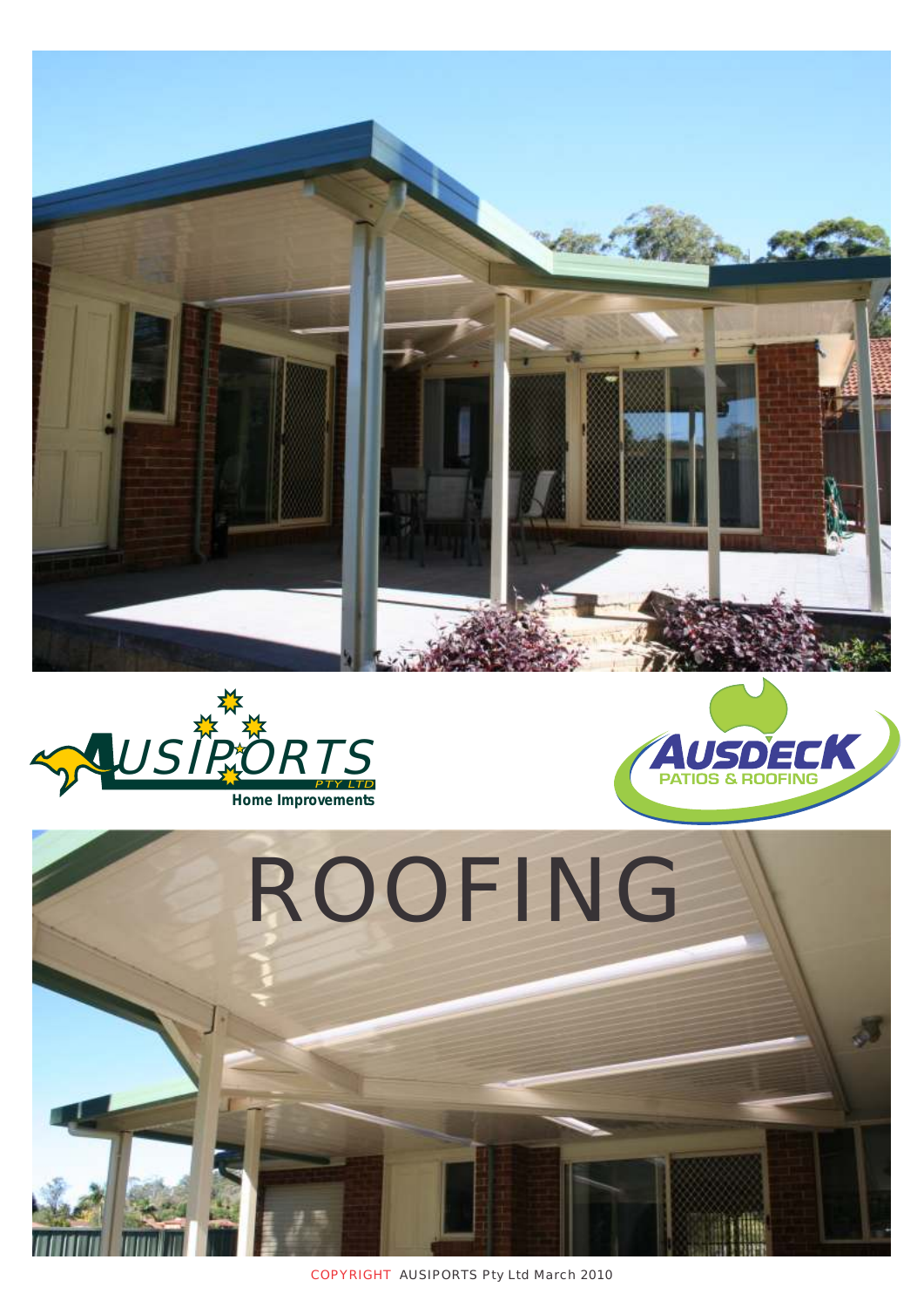

## Areas Of Suitability

Awnings/Pergolas - Flat or Gable Roof Designs Glass Rooms - Flat or Gable Roof Designs Screen Enclosures - Flat or Gable Roof Designs Carports - Flat or Gable Roof Designs

## Key Features

\* Hi-Tensile Steel offers Excellent Strength, Long Life and Hail Impact Resistance. Enjoy Peace of Mind during Storms with a Roof Engineered to Stand the Test of Time.

\* Two Sheet Thicknesses allows Longer Spans with fewer beams providing a Cleaner, Clutter Free, Great Looking Roof.

\* 333mm Coverage allows Greater Flexibility for Light Panel Placement.

\* Satin Paint on Sheet Topsides provides maximum heat reflection with minimal glare whilst Hi-Gloss Paint on Sheet Undersides provides maximum light retention underneath, keeping your awning cooler and brighter all year round.

\* 300mm Wide Domed Polycarbonate Light Panels provide Maximum Strength, Maximum Light and Minimum Maintenance due to the Self Cleaning, Domed Top Surface.

\* Ultra-Flat Profile Underside makes Cleaning Simple and helps to Keep Your New Roof Looking Great.

\* Australian Made Steel for Long Life and Assured Quality.

\* 15 Year Structural Guarantee provides Long Term Peace of Mind backed by a Long Standing Australian Company.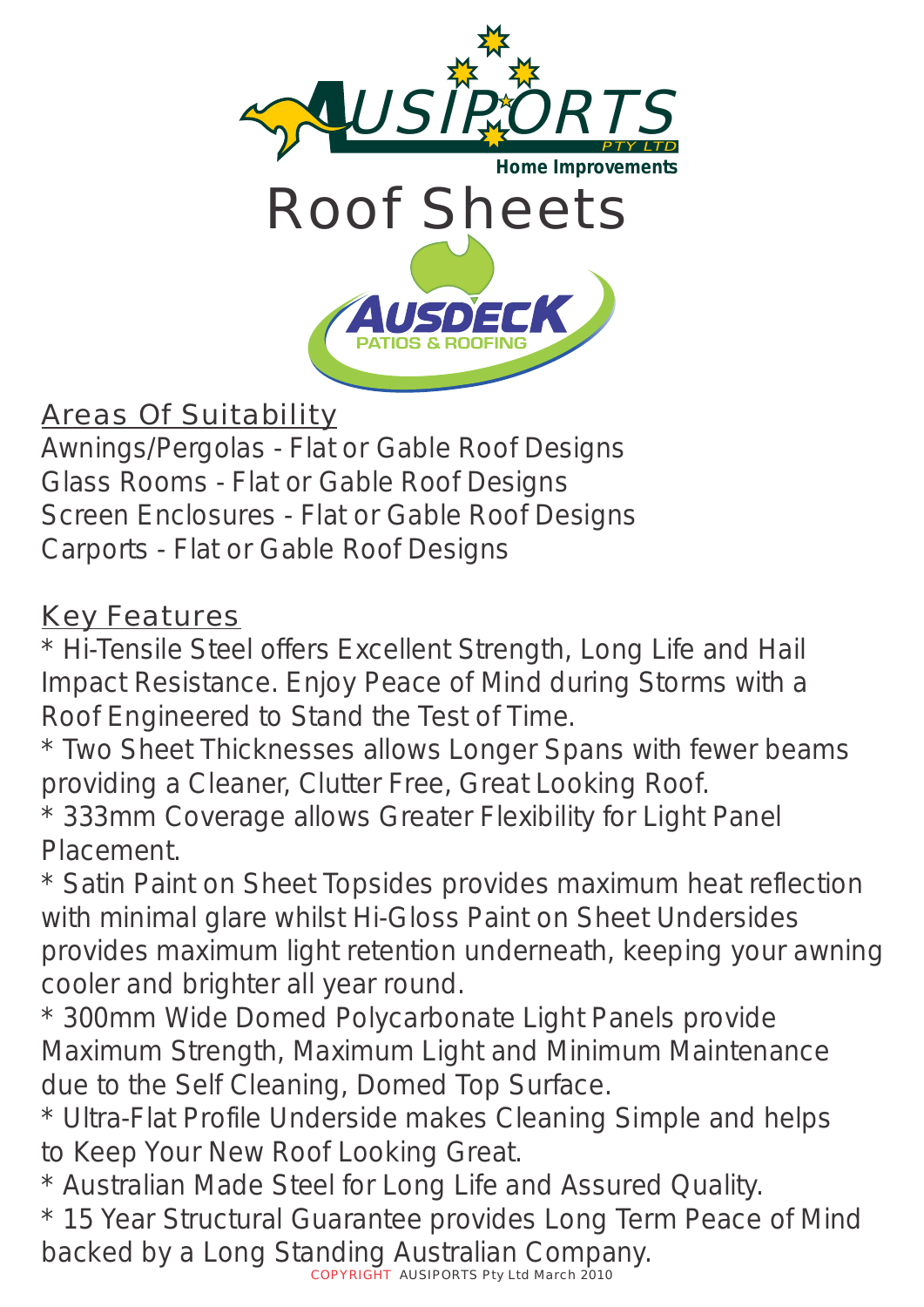

Roof Sheets



SPECIFICATIONS: 0.42 & 0.48mm B.M.T. Hi-Tensile Steel Paint - Colorbond Maximum Span - 4.5 and 5.15 mtr Sheet Cover - 333mm



## Topside - Satin Painted



## Underside - High Gloss Painted

COPYRIGHT AUSIPORTS Pty Ltd March 2010